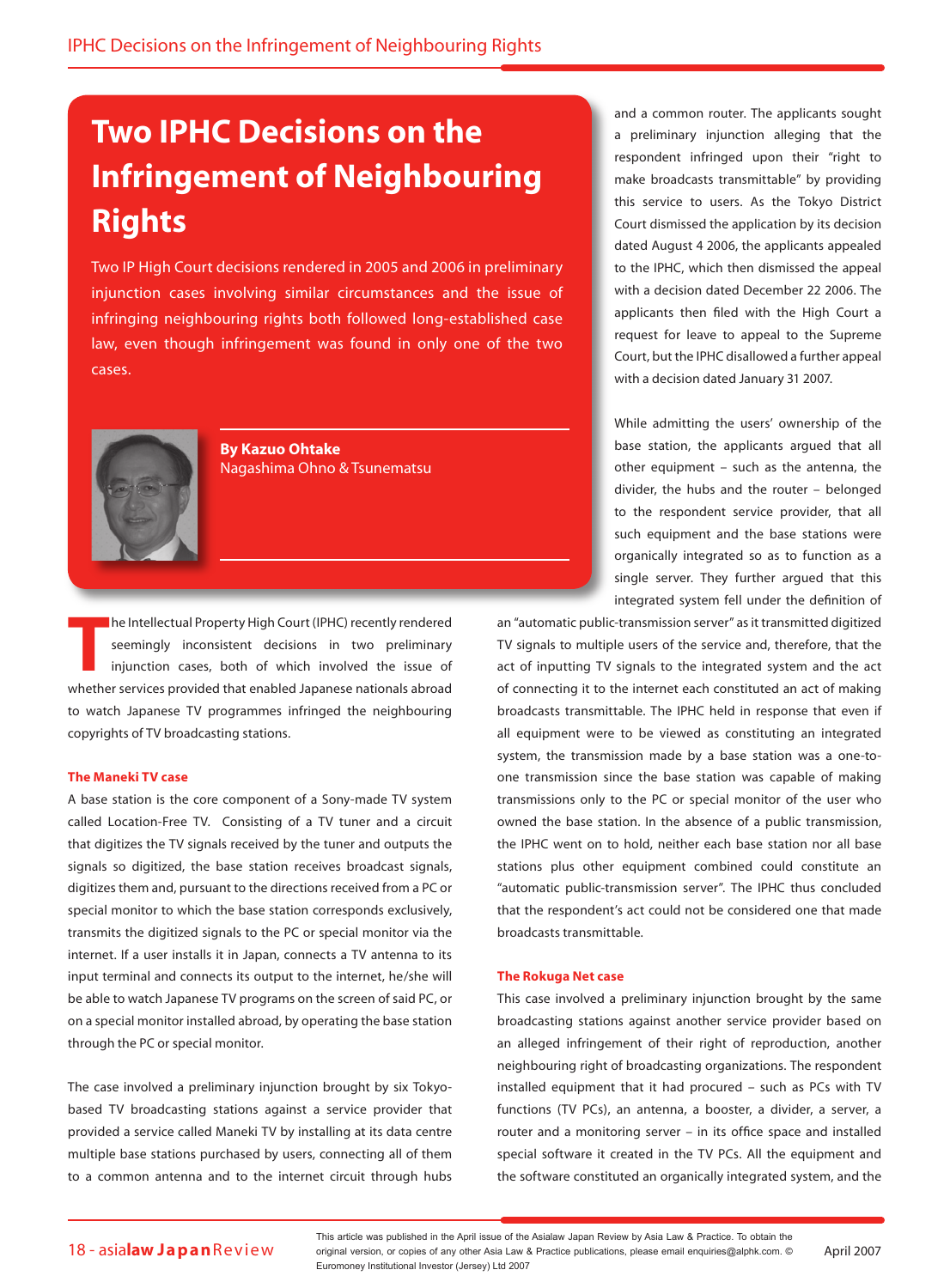respondent monitored this system in order to ensure its constant operation as well as supervised and controlled it as a single unified system. The user would access the respondent's website through a PC, access the TV PC allotted to him or her after verification on the respondent's website, record TV programs onto the TV PC by remotely controlling it and download the recorded TV programs to the PC. Only those broadcasts falling within the scope determined by the respondent (analogue surface broadcasts receivable at the respondent's office) were able to be recorded. All control and operation by the user were made in accordance with the procedure prescribed on the respondent's website. Having found this, the IPHC concluded that the respondent, not the user, committed the acts of reproduction (recording), as it controlled such acts and earned profit from the service (decision dated November 15 2005).

#### **A comparison of the two cases**

The two services, including the contents and purposes thereof, are similar, although the types of rights allegedly infringed were different due to the difference in the subjects of transmission, i.e., recorded TV programmes (in the Rokuga Net case) *vs.* live broadcasts (Maneki TV case). Nevertheless, the IPHC found no infringement in the Maneki TV case while it did find an infringement in the Rokuga Net case. Moreover, the same division of the IPHC issued the two decisions. While the IPHC itself said, in the decision disallowing further appeal, that the two decisions were not inconsistent but that the facts were different, it appears valid to ask whether the decisions are truly consistent.

In case law, long established by a series of court decisions commencing with the Supreme Court judgment of March 15 1988, two requirements must be satisfied in order to hold a party responsible for a copyright infringement by normative assessment when this party cannot be considered to be committing the act of infringement: (i) the party must have control over the act, and (ii) it must have intended to profit from the act. In the Rokuga Net case, which involved no other real issue than identifying who should be deemed to be performing the act of recording, both the Tokyo District Court and the IPHC applied this case law in reaching their respective conclusions.

The lower court decision in the Maneki TV case also applied case law, but held that, unlike the Rokuga Net case, the respondent cannot be said to have conducted the act of transmission because it did not control same and that it was each user who actually made the transmission. The court emphasized the fact that the base stations were owned by the users (whereas the TV PCs in the Rokuga Net case were deemed by the court to be beneficially owned by the respondent), that no other equipment or software was tailored for the service and that the respondent neither installed a monitoring

server nor otherwise monitored the users' use of the equipment.

In its decision, the IPHC indicated its agreement with the reasoning stated in the lower court's decision but additionally stated that even if the equipment and software were to be viewed as constituting an integrated system, it could not possibly qualify as an automatic public transmission server because, in substance, the only transmission that took place was from each user to itself, with no public transmission. The lower court also found that the BS merely transmitted those TV programmes that were selected by the relevant user and only to the PC or special monitor of same. The District Court even held that the base station could not constitute an automatic public transmission server. However, this appears to have relied on the finding that the equipment and software used to provide the service did not constitute an organically integrated system. The logic must have been as follows: First comes the finding that the equipment did not constitute an integrated system, that the base stations were all independent and that the act of transmission using each base station was conducted by the relevant user. The conclusion, based on these findings, was that the transmission from each base station could not possibly qualify as a public transmission since it only occurred between a specified single person (the user) and a specified single person (the same user) and, therefore, the base station did not qualify as an automatic public transmission server. The IPHC went one further step and held, as discussed above, that even if the equipment, was viewed as an integrated system, such system could not qualify as an automatic public transmission server because in substance the transmission was one-to-one and, accordingly, broadcasts were never made transmittable. It could be said that the IPHC effectively held that it was of only secondary importance in the Maneki TV case to ask whether the act of transmission was under the control of the respondent (which in turn included the question of whether the equipment constituted an integrated system); that primarily important in this case was whether one-to-many transmission was ever possible; and that it was not absolutely necessary to answer the first question in order to answer the second.

It appears possible, however, to consider the transmission from each base station separately and independently only when one assumes that the multiple base stations do not constitute an integrated system or a part thereof. If one considers that the service in this case constituted an integrated system that functions as if a single server, then it would only be natural to consider that the transmission from such integrated system was to specified multiple persons (multiple users) and, if so, the entire system so conceived should be deemed to constitute an automatic public transmission server. The IPHC may have gone too far when it stated that its findings would hold true "even if the equipment, etc., were to be viewed as